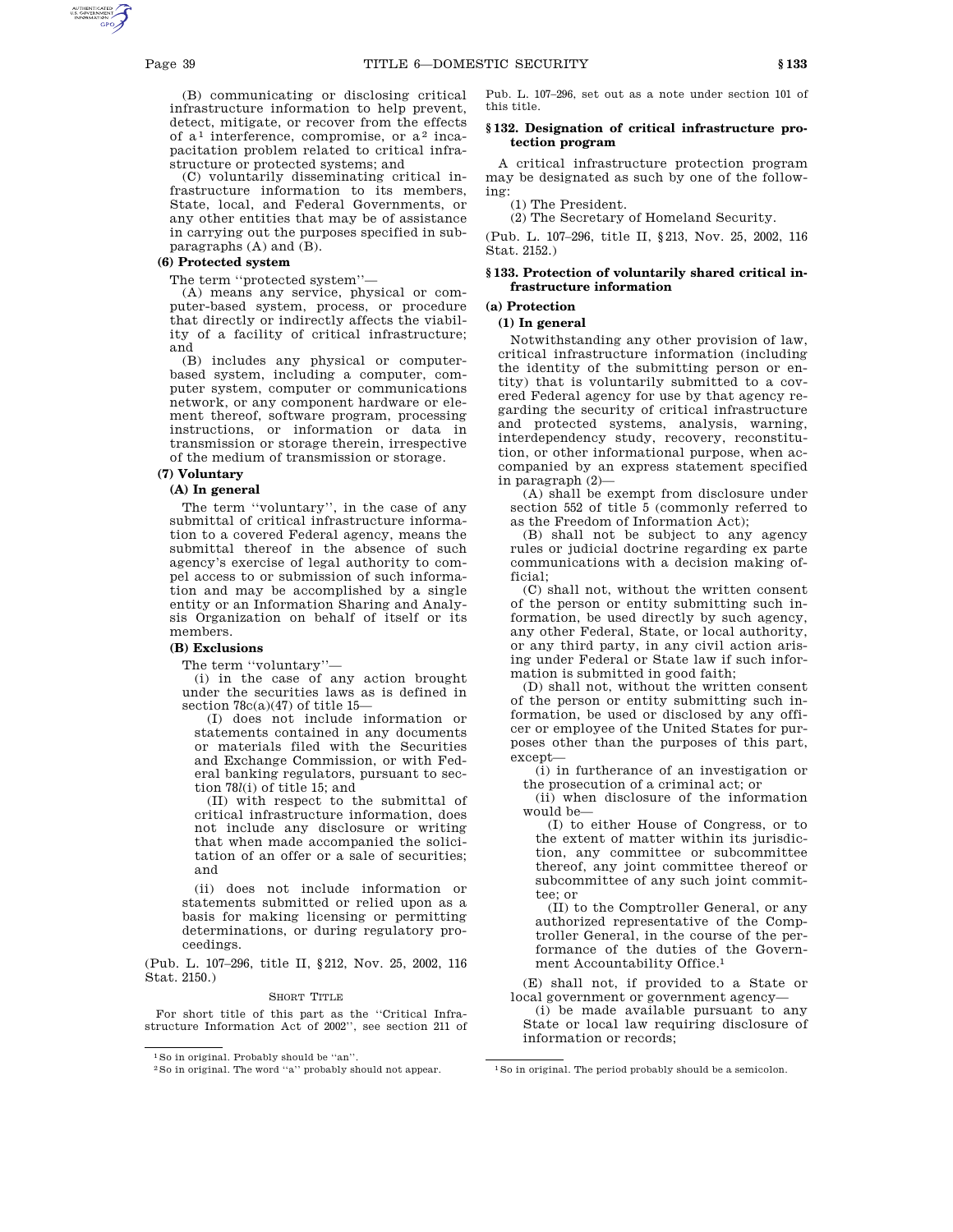(ii) otherwise be disclosed or distributed to any party by said State or local government or government agency without the

written consent of the person or entity

submitting such information; or (iii) be used other than for the purpose of protecting critical infrastructure or protected systems, or in furtherance of an investigation or the prosecution of a criminal act; and

(F) does not constitute a waiver of any applicable privilege or protection provided under law, such as trade secret protection.

### **(2) Express statement**

For purposes of paragraph (1), the term ''express statement'', with respect to information or records, means—

(A) in the case of written information or records, a written marking on the information or records substantially similar to the following: ''This information is voluntarily submitted to the Federal Government in expectation of protection from disclosure as provided by the provisions of the Critical Infrastructure Information Act of 2002.''; or

(B) in the case of oral information, a similar written statement submitted within a reasonable period following the oral communication.

## **(b) Limitation**

No communication of critical infrastructure information to a covered Federal agency made pursuant to this part shall be considered to be an action subject to the requirements of the Federal Advisory Committee Act.

### **(c) Independently obtained information**

Nothing in this section shall be construed to limit or otherwise affect the ability of a State, local, or Federal Government entity, agency, or authority, or any third party, under applicable law, to obtain critical infrastructure information in a manner not covered by subsection (a) of this section, including any information lawfully and properly disclosed generally or broadly to the public and to use such information in any manner permitted by law.

### **(d) Treatment of voluntary submittal of information**

The voluntary submittal to the Government of information or records that are protected from disclosure by this part shall not be construed to constitute compliance with any requirement to submit such information to a Federal agency under any other provision of law.

# **(e) Procedures**

### **(1) In general**

The Secretary of the Department of Homeland Security shall, in consultation with appropriate representatives of the National Security Council and the Office of Science and Technology Policy, establish uniform procedures for the receipt, care, and storage by Federal agencies of critical infrastructure information that is voluntarily submitted to the Government. The procedures shall be established not later than 90 days after November 25, 2002.

## **(2) Elements**

The procedures established under paragraph (1) shall include mechanisms regarding—

(A) the acknowledgement of receipt by Federal agencies of critical infrastructure information that is voluntarily submitted to the Government;

(B) the maintenance of the identification of such information as voluntarily submitted to the Government for purposes of and subject to the provisions of this part;

(C) the care and storage of such information; and

(D) the protection and maintenance of the confidentiality of such information so as to permit the sharing of such information within the Federal Government and with State and local governments, and the issuance of notices and warnings related to the protection of critical infrastructure and protected systems, in such manner as to protect from public disclosure the identity of the submitting person or entity, or information that is proprietary, business sensitive, relates specifically to the submitting person or entity, and is otherwise not appropriately in the public domain.

# **(f) Penalties**

Whoever, being an officer or employee of the United States or of any department or agency thereof, knowingly publishes, divulges, discloses, or makes known in any manner or to any extent not authorized by law, any critical infrastructure information protected from disclosure by this part coming to him in the course of this employment or official duties or by reason of any examination or investigation made by, or return, report, or record made to or filed with, such department or agency or officer or employee thereof, shall be fined under title 18, imprisoned not more than 1 year, or both, and shall be removed from office or employment.

## **(g) Authority to issue warnings**

The Federal Government may provide advisories, alerts, and warnings to relevant companies, targeted sectors, other governmental entities, or the general public regarding potential threats to critical infrastructure as appropriate. In issuing a warning, the Federal Government shall take appropriate actions to protect from disclosure—

(1) the source of any voluntarily submitted critical infrastructure information that forms the basis for the warning; or

(2) information that is proprietary, business sensitive, relates specifically to the submitting person or entity, or is otherwise not appropriately in the public domain.

## **(h) Authority to delegate**

The President may delegate authority to a critical infrastructure protection program, designated under section 132 of this title, to enter into a voluntary agreement to promote critical infrastructure security, including with any Information Sharing and Analysis Organization, or a plan of action as otherwise defined in section 2158 of title 50, Appendix.

(Pub. L. 107–296, title II, §214, Nov. 25, 2002, 116 Stat. 2152; Pub. L. 108–271, §8(b), July 7, 2004, 118 Stat. 814.)